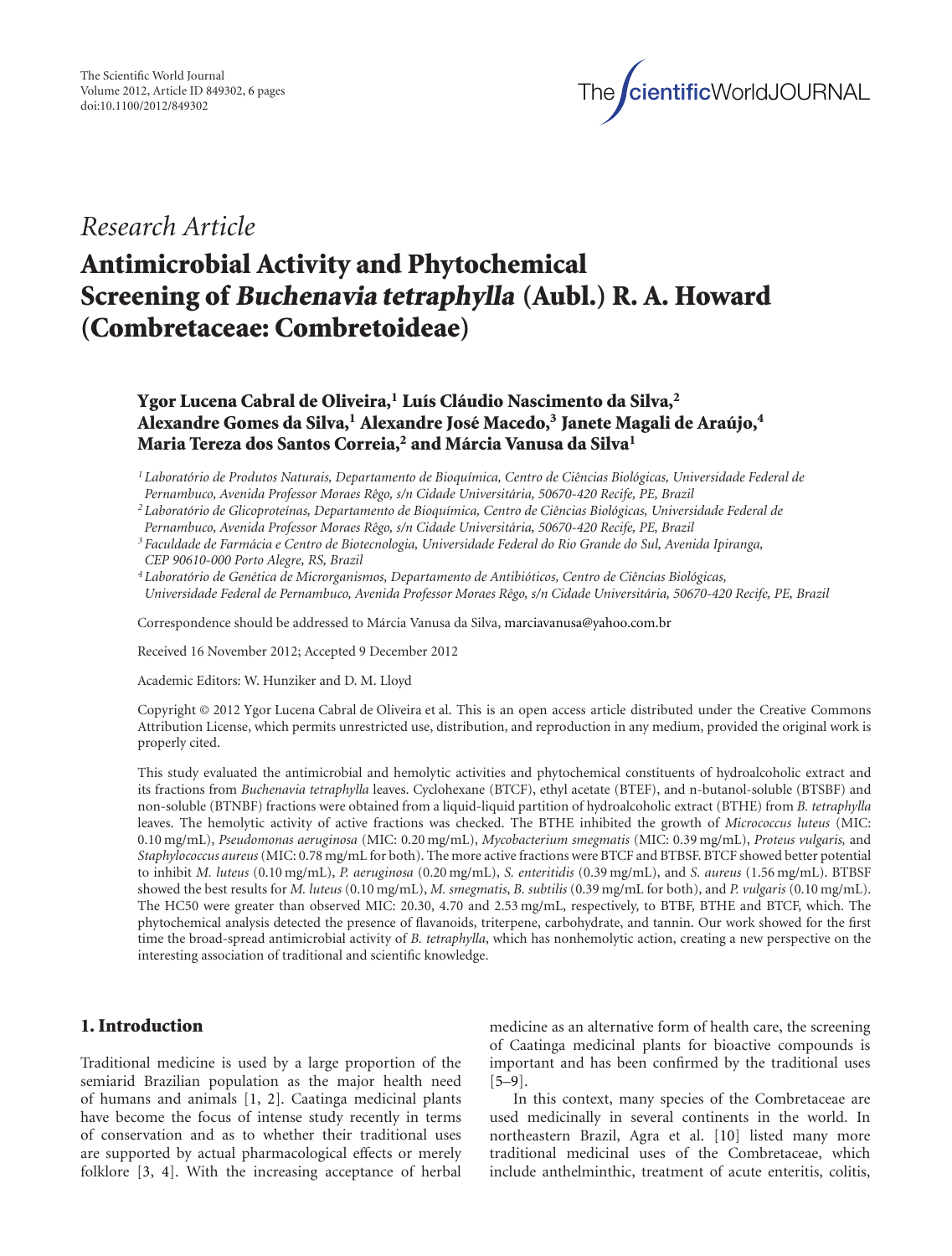constipation, dental caries, diuretic, inflammations in general, malaria, tuberculosis, and cancer, among others.

*Buchenavia* is a genus of Combretaceae family comprising about 25 species distributed on Central America (Cuba, Trinidad, Panama, and West Indies), Venezuela, Colombia, Guyana, Brazil, Peru, and Bolivia. In the Amazon region, there is the highest concentration of species (20), six occur in the southeast and one reaches the southern Brazil (Santa Catarina). *Buchenavia tetraphylla* (Aubl.) R. A. Howard (Combretaceae: Combretoideae) is a neotropical species with distribution from Cuba Island (Central America) to Rio de Janeiro state, southern Brazil (South America) [\[11](#page-4-8)]. In Brazil this plant is known as "tanimbuca" and it is related as an ethnomedicinal plant by traditional communities in the region northeast of Brazil, including indigenous groups [\[4](#page-4-4), [12\]](#page-4-9). An anti-HIV alkaloid was previously isolated from the leaves of this plant but its cytotoxicity led to a lower therapeutic index [\[13\]](#page-4-10).

In this work we performed a phytochemical screening of *B. tetraphylla* leaves, examined the antimicrobial activity of hydroalcoholic crude extract and its fractions, and checked the hemolytic effect of more active samples.

#### **2. Materials and Methods**

*2.1. Plant Collection and Plant Storage.* Leaves of *B. tetraphylla* were collected *in Parque Nacional do Catimbau,* Pernambuco, Brazil, northeastern Brazil, in September 2010. Botanical identification was made by staff of the herbarium of Instituto de Pesquisa Agronômica de Pernambuco (IPA), Brazil, and voucher specimens were deposited in the herbarium (IPA 84.104). Leaves were dried at room temperature. The dried plants were milled to a fine powder in a Macsalab mill (Model 200 LAB), Eriez, Bramley, and stored at room temperature in closed containers in the dark until used.

*2.2. Preparation of the Crude Hydroalcoholic Extract. B. tetraphylla* leaves were dried at room temperature for 7 days, ground into a fine powder and used for extraction. The powder  $(20 g)$  was mixed with 50 mL ethanol: water  $(7:3)$ and submitted to agitation for 15 hours. Then the extracts were filtered and the powder residue was mixed again with 50 mL ethanol-water and the entire extraction process was repeated. The supernatants collected were mixed in a round bottom flask and concentrated at 45◦C. The residue was dissolved in DMSO (dimethyl sulfoxide) and kept at −20◦C until use.

*2.3. Phytochemical Analysis.* The phytochemical tests to detect the presence of tannins, flavonoids, anthocyanins, saponins, coumarins, quinones, anthraquinones, reducers compounds, and alkaloids were performed according to the method described by Kokate [\[14\]](#page-4-11) and Harborne [\[15\]](#page-4-12).

*2.4. Fractionation of the Hydroalcoholic Extract.* The hydroalcoholic extract was dissolved in water, producing a solution that was submitted to liquid-liquid partitions successively with cyclohexane, ethyl acetate, and n-butanol. The solutions produced were dried in anhydrous  $Na<sub>2</sub>SO<sub>4</sub>$  and submitted to filtration under reduced pressure. Thereafter, the solvents were evaporated under reduced pressure in a rotary evaporator oven at 60◦C, producing hexane, ethyl acetate, n-butanol soluble, and n-butanol nonsoluble phases. The residues obtained were kept at −20◦C for future use.

*2.5. Microbial Strains.* The antimicrobial activity of *B. tetraphylla* leaves extract and its fractions were tested against the following microorganisms: *Staphylococcus aureus* (UF-PEDA02), *Mycobacterium smegmatis* (UFPEDA71), *Bacillus subtilis* (UFPEDA82), *Micrococcus luteus* (UFPEDA- 100), *Enterococcus faecalis* (UFPEDA138), *Escherichia coli* (UFP-EDA 224), *Klebsiella pneumoniae* (UFPEDA 396), *Salmo nella enteritidis* (UFPEDA 414), *Pseudomonas aeruginosa* (UFPEDA416), *Proteus vulgaris*(UFPEDA740), *Candida krusei* (UFPEDA1002), *Candida albicans* (UFPEDA1007), and *Aspergillus niger* (UFPEDA2003). All strains were provided by Departamento de Antibióticos, Universidade Federal de Pernambuco (UFPEDA) [\(Table 1\)](#page-3-0) and maintained in Nutrient Agar (NA) and stored at 4◦C.

*2.6. Determination of Antibacterial Activity Using the Disc Diffusion Method.* The antibacterial activity of the extracts was determined by the disc diffusion method [\[16](#page-4-13)]. Briefly, bacterial strains were grown on Mueller-Hinton Agar (MHA) medium at 37◦C for 18 hours, suspended in distillated water (approximately  $1.5 \times 10^8$  CFU/mL). An aliquot of 100 *µ*L of bacterial suspension was immediately inoculated in petri dishes containing MHA medium. Sterile paper discs containing 2000 *µ*g of extracts were added to the culture plates and the samples were incubated at 37◦C for an additional 18 hours. After incubation, the diameter of the zone of growth inhibition was examined. Antibiotics and DMSO were used as the negative control.

*2.7. Minimum Inhibitory Concentration and the Minimum Bactericidal Concentration.* Minimum inhibitory concentration (MIC) was determined by the microdilution method [\[17\]](#page-4-14). A twofold serial dilution of the extract/fractions was prepared in Mueller Hinton Broth (MHB) and 100 *µ*L (approximately  $1.5 \times 10^8$  CFU/mL) of bacteria suspension was added. The samples were incubated for 24 h at 37◦C. Resazurin solution (0.01%) was used as an indicator by color change visualization: any color changes from purple to pink were recorded as bacterial growth. The lowest concentration at which no color change occurred was taken as the MIC. Afterwards, cultures were seeded in MHA medium and incubated for 24 h at 37◦C to determine the minimum bactericidal concentration (MBC) which corresponds to the minimum concentration of extract/fractions that eliminated the bacteria.

*2.8. In Vitro Hemolytic Assay.* Blood (5–10 mL) was obtained from healthy nonsmoking volunteers by venipuncture, after a written informed consent was obtained. Human erythrocytes from citrated blood were immediately isolated by centrifugation at 1500 rpm for 10 min at 4◦C. After removal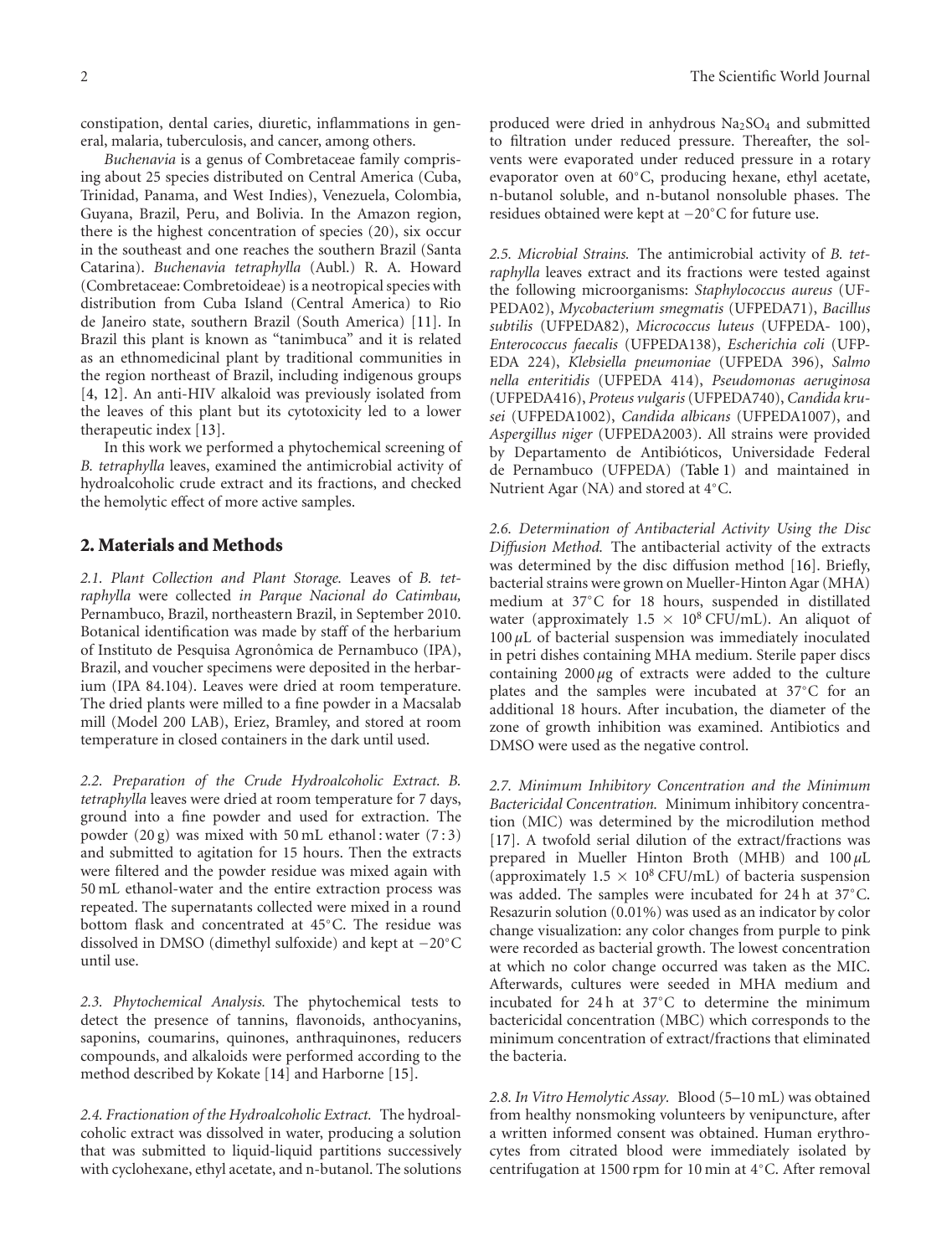of plasma and buffy coat, the erythrocytes were washed three times with phosphate-buffered saline (PBS; pH 7.4) and then resuspended using the same buffer and a 1% erythrocyte suspension was prepared. The hemolytic activity of the crude extract was tested under *in vitro* conditions. Each tube received 1.1 mL of erythrocyte suspension and 0.4 mL of extract of various concentrations (50–500 *µ*g/mL) were added. The negative control was only solvent and the positive control received 0.4 mL of Quillaja saponin (0.0025%). After 60-min incubation at room temperature, cells were centrifuged and the supernatant was used to measure the absorbance of the liberated hemoglobin at 540 nm. The average value was calculated from triplicate assays. The hemolytic activity was expressed in relation to ascorbic acid and calculated by the following formula [\[18](#page-4-15)]:

hemolytic activity (%) = 
$$
\frac{(A_s - A_b)}{(A_c - A_b)} \times 100,
$$
 (1)

where  $A_c$  was the absorbance of the control (blank, without extract), *As* was the absorbance in the presence of the extract, and *Ac* was the absorbance of saponin solution.

*2.9. Statistical Analysis.* Each experiment was performed in triplicate and results are expressed as the mean  $\pm$  SD (standard deviation). Statistical analysis was performed by Student's *t*-test. Differences were considered significant at  $P < 0.05$ .

#### **3. Results and Discussion**

The results from the present study showed that at least one of BTHE and its fractions displayed antimicrobial activities against all the pathogens tested, except for *A. niger* [\(Table 1\)](#page-3-0). However, the inhibition varied according to extract/fractions and microorganism tested. In addition, the extract and its fractions exhibited broad spectrum of activity.

The BTHE showed inhibition diameter zones (IDZs) ranging from 0 to 27 mm, with the highest IDZs observed against *M. smegmatis* and *M. luteus* (27 mm), followed by *S. aureus* (21.70 mm), *P. aeruginosa* (18.5 mm), *P. vulgaris* (18 mm), *S. enteritidis* (12 mm), and *B. subtilis* (9.7 mm). The IDZs against two yeasts were in a partial way with IDZs of 17.7 and 22 mm to *C. krusei* and *C. albicans*. This extract did not show activity against *E. faecalis*, *E. coli, K. pneumaniae,* and *A. niger* in disc paper assay.

In this context, BTHE inhibited strongly the growth of *M. luteus*(MIC: 0.10 mg/mL), *P. aeruginosa* (MIC: 0.20 mg/mL), *M. smegmatis* (MIC: 0.39 mg/mL)*, P. vulgaris,* and *S. aureus* (MIC: 0.78 mg/mL for both). Antimicrobial substances are considered as bacteriostatic agents when the ratio MBC/ MIC *>* 4 and bactericidal agents when the ratio MBC/MIC  $\leq$  4 [\[19\]](#page-4-16). Thus, BHTE was a bacteriostatic agent for these pathogens. For the other pathogens the MIC values were greater than 1 mg/mL.

In relation to antimicrobial activities of fractions, the best results were found in cyclohexane (BTCF) and nbutanol soluble fractions (BTBSF), followed by n-butanol non-soluble (BTNBF) and ethyl acetate fractions (BTEF). The most active fraction was BTCF which showed better potential (MIC *<* 1 mg/mL) to inhibit the growth of *M. luteus*(MIC: 0.10 mg/mL), *P. aeruginosa* (MIC: 0.20 mg/mL), *S. enteritidis* (MIC: 0.39 mg/mL), and *S. aureus* (MIC: 1.56 mg/mL). The BTBSF showed the best results for *M. luteus* (0.10 mg/mL), *M. smegmatis*, *B. subtilis* (0.39 mg/mL for both), and *P. vulgaris* (0.10 mg/mL) [\(Table 1\)](#page-3-0).

The results of phytochemical screening of *B. tetraphylla* leaves showed the presence of flavanoids (luteolin), proanthocyanidin, leucoanthocianidin, triterpene, Carbohydrate, and Gallic Tannin. Our results revealed that all of the fractions showed antimicrobial activity suggesting that all solvents are able to solubilize at least one kind of active compounds.

Flavonoids are ubiquitous in photosynthesizing cells and therefore occur widely in plant kingdom [\[20\]](#page-4-17). The antibacterial activity of flavonoids has been documented in several earlier studies [\[21](#page-4-18), [22](#page-4-19)]. Flavonoids have multiple cellular targets and may act as nucleic acid synthesis, cytoplasmic membrane function, or energy metabolism inhibitor. Also, flavonoids are bacteriostatic compounds which induce the formation of bacterial aggregates thereby reducing the number of viable colonies [\[23](#page-4-20)]. The presence of luteolin, which has a hydroxyl group at the 3' position, was detected, being known as a powerful antimicrobial agent [\[21\]](#page-4-18). The proantocyanidin have showed ability to protect the urinary tract infections and antioxidant activity [\[24\]](#page-4-21).

Terpenoids are the largest and the most diverse class of plant compounds and they have numerous functional roles in metabolism and in ecological interactions [\[25\]](#page-4-22). These products are soluble in nonpolar solvent and have been showed a lot of biotechnologic activity and were found in *B. tetraphylla* leaves. Terpenes are active against bacteria and fungi [\[26](#page-5-0)].

Another compound detected in our study was the gallic tannin, which belongs to the tannins class, a group of polymeric phenolic substances capable of tanning leather or precipitating gelatin from solution, a property known as astringency, commonly found in higher herbaceous and woody plants. Many human physiological activities, such as stimulation of phagocytic cells, host-mediated tumor activity, and a wide range of anti-infective actions, have been assigned to tannin. Their mode of antimicrobial action, as described in the section on quinones, may be related to their ability to inactivate microbial adhesins, enzymes, cell envelope transport proteins, and so forth [\[27](#page-5-1)].

Cellular toxicity of the extract and most active fractions (BTBSF, BTCF) was also evaluated using human erythrocytes as a test system. These extract and fractions showed HC50 (the concentration needed for 50% of hemolysis) of 20.30, 4.70, and 2.53 mg/mL, respectively, to BTBF, BTHE, and BTCF. It is important to note that these concentrations are much lower than MIC values.

In conclusion, our work showed that *B. tetraphylla* leaves have antimicrobial activity in a broad-spread way. This plant was able to inhibit strongly the growth of *S. aureus*, *B. subtilis*, *S. enteritidis*, *M. smegmatis*, *M. luteus,* and *P. aeruginosa*. The active extract and fractions did not show hemolytic activity at MIC values, advocating thereby their safety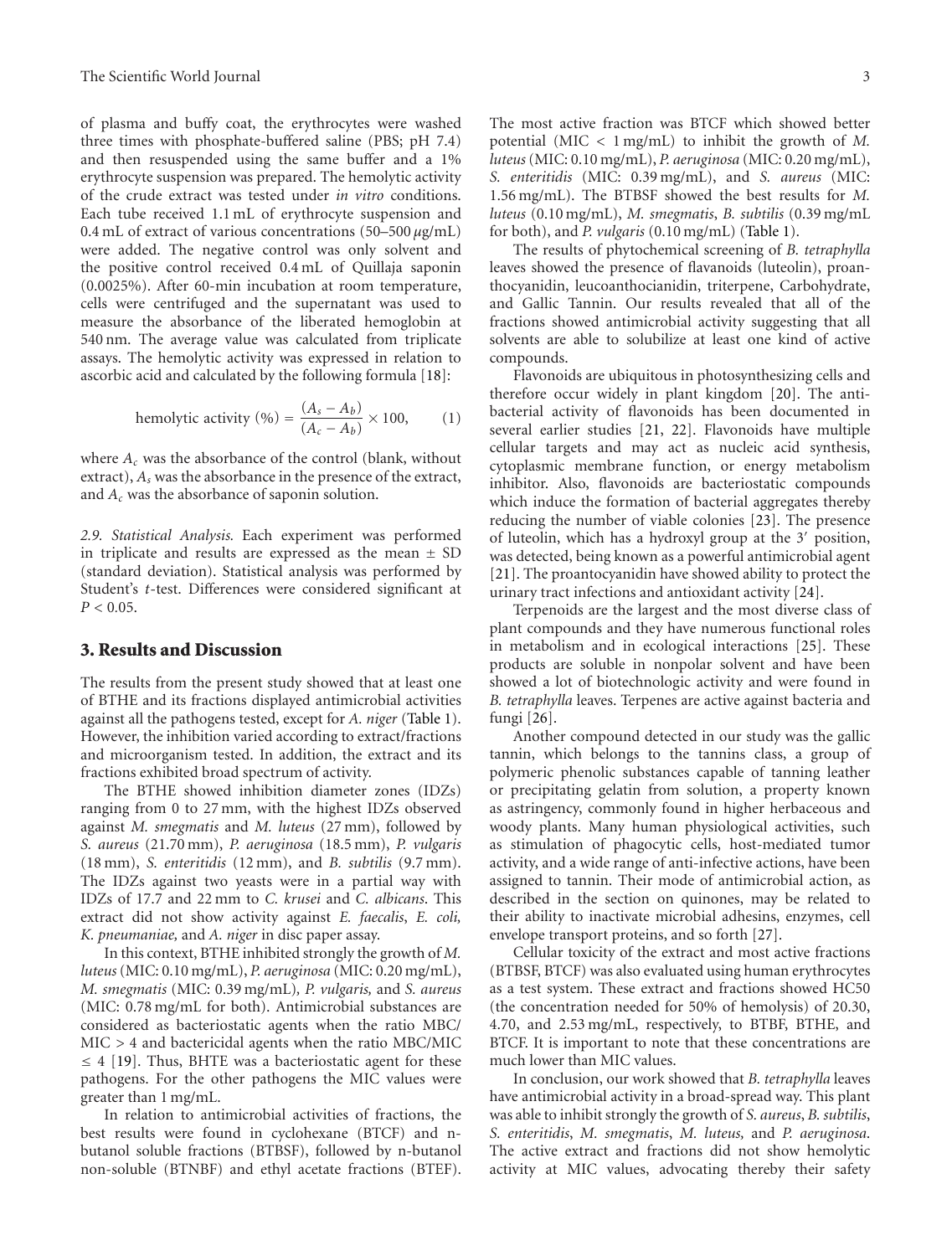| BTBNF<br><b>BTBSF</b><br><b>BTEF</b><br><b>BTCF</b> | <b>MBC/MIC</b><br>MIC MBC<br>IDZ<br><b>MBC/MIC</b><br>MIC MBC<br>IDZ<br><b>MBC/MIC</b><br><b>MBC</b><br>MIC<br>IDZ<br><b>MBC/MIC</b><br><b>MBC</b><br>MIC | 12.50<br>6.25<br>26.00<br>6.25<br>3.13<br>12.50<br>3.13<br>3.13<br>56 | 12.50<br>0.78<br>3.13<br>0.39<br>6.25<br>3.13<br>78. | 6.25<br>0.78<br>0.78<br>0.39<br>$1.56$<br>$1.56$<br>0.78<br>27.70<br>29.00<br>33.00<br>0.78<br>.20<br>24.00<br>27.00<br>29.00 | 1.56<br>0.20<br>0.39<br>0.10<br>0.20<br>34.00<br>0.20<br>0.10 | 25.00<br>$\begin{array}{l} 30.00 \\ 30.00 \\ 21.00 \\ 31.00 \\ 0.00 \\ 0.01 \\ 0.00 \\ 0.01 \\ 0.00 \\ 0.01 \\ 0.00 \\ 0.01 \\ 0.00 \\ 0.01 \\ 0.01 \\ 0.01 \\ 0.01 \\ 0.01 \\ 0.01 \\ 0.01 \\ 0.01 \\ 0.01 \\ 0.01 \\ 0.01 \\ 0.01 \\ 0.01 \\ 0.01 \\ 0.01 \\ 0.01 \\ 0.01 \\ 0.01 \\ 0.01 \\ 0.01 \\ 0.02 \\ 0.02$<br>25.00<br>12.50<br>$\begin{array}{l} 24.70 \\ 26.00 \\ 26.00 \\ 28.00 \\ 29.00 \\ 19.00 \\ 10.00 \\ 11.00 \\ 12.00 \\ 13.00 \\ 13.00 \\ 20.00 \\ 20.00 \\ 20.00 \\ 20.00 \\ 20.00 \\ 20.00 \\ 20.00 \\ 20.00 \\ 20.00 \\ 20.00 \\ 20.00 \\ 20.00 \\ 20.00 \\ 20.00 \\ 20.00 \\ 20.00 \\ 20.00 \\ 20.00 \\ 20.00 \\ 20$<br>$>25$<br>25.00<br>$>25$<br>25.00<br>$0.00\,$ | 25.00<br>25.00<br>12.50<br>12.50<br>25.00<br>3.13<br>6.25<br>25.00<br>3.13 | 12.50<br>12.50<br>12.50<br>12.50<br>25.00<br>12.50<br>12.50<br>6.25 | 3.13<br>1.56<br>0.78<br>0.78<br>0.78<br>0.78<br>$\ddot{.}39$<br>$\begin{array}{c} 0.00 \\[-4pt] 0.00 \\[-4pt] 0.00 \\[-4pt] 0.00 \\[-4pt] 0.00 \\[-4pt] 0.00 \\[-4pt] 0.00 \\[-4pt] 0.00 \\[-4pt] 0.00 \\[-4pt] 0.00 \\[-4pt] 0.00 \\[-4pt] 0.00 \\[-4pt] 0.00 \\[-4pt] 0.00 \\[-4pt] 0.00 \\[-4pt] 0.00 \\[-4pt] 0.00 \\[-4pt] 0.00 \\[-4pt] 0.00 \\[-4pt] 0.00 \\[-4pt] 0.00 \\[-4pt] 0.$ | 3.13<br>0.78<br>1.56<br>0.20<br>$1.56$<br>$3.13$<br>$3.13$<br>$25.00$<br>0.20<br>15.00<br>24.00<br>0.78<br>20 | 6.25<br>0.78<br>0.78<br>0.10<br>0.39<br>23.00<br>1.56<br>.39 | 12.50<br>6.25<br>12.50<br>6.25<br>3.13<br><b>21.00</b><br>12.50<br>3.13 | 25.00<br>12.50<br>24.00<br>25.00<br>12.50<br>22.00<br>25.00<br>12.50<br>28.00<br>25.00<br>2.50 | >25<br>25.00<br>0.00<br>>25<br>25.00<br>0.00<br>$>25$<br>25.00<br>0.00<br>>25<br>25.00<br>0.00 |
|-----------------------------------------------------|-----------------------------------------------------------------------------------------------------------------------------------------------------------|-----------------------------------------------------------------------|------------------------------------------------------|-------------------------------------------------------------------------------------------------------------------------------|---------------------------------------------------------------|-----------------------------------------------------------------------------------------------------------------------------------------------------------------------------------------------------------------------------------------------------------------------------------------------------------------------------------------------------------------------------------------------------------------------------------------------------------------------------------------------------------------------------------------------------------------------------------------------------------------------------------------------------------------------------------------------|----------------------------------------------------------------------------|---------------------------------------------------------------------|---------------------------------------------------------------------------------------------------------------------------------------------------------------------------------------------------------------------------------------------------------------------------------------------------------------------------------------------------------------------------------------------|---------------------------------------------------------------------------------------------------------------|--------------------------------------------------------------|-------------------------------------------------------------------------|------------------------------------------------------------------------------------------------|------------------------------------------------------------------------------------------------|
|                                                     | MIC <sup>3</sup> MBC <sup>3</sup> MBC/MIC IDZ                                                                                                             |                                                                       |                                                      |                                                                                                                               |                                                               |                                                                                                                                                                                                                                                                                                                                                                                                                                                                                                                                                                                                                                                                                               |                                                                            |                                                                     |                                                                                                                                                                                                                                                                                                                                                                                             |                                                                                                               |                                                              |                                                                         |                                                                                                |                                                                                                |
| <b>BTHE</b>                                         |                                                                                                                                                           | 3.13<br>0.78                                                          | 6.25<br>0.39                                         | 0.78<br>0.39                                                                                                                  | 0.39<br>0.10                                                  | >25<br>25.00                                                                                                                                                                                                                                                                                                                                                                                                                                                                                                                                                                                                                                                                                  |                                                                            | 25.0<br>$6.25$<br>12.50                                             | 12.5<br>0.78                                                                                                                                                                                                                                                                                                                                                                                | 1.56<br>0.20                                                                                                  | 1.56<br>0.78                                                 | 25.0<br>6.25                                                            | >25<br>12.50                                                                                   | >25<br>25.00                                                                                   |
|                                                     | $IDZ^2$<br>Microorganism <sup>1</sup>                                                                                                                     |                                                                       |                                                      |                                                                                                                               |                                                               | $\begin{array}{l} 7.70 \\ 2.700 \\ 2.700 \\ 2.700 \\ 2.700 \\ 0.00 \\ 0.00 \\ 0.00 \\ \end{array}$                                                                                                                                                                                                                                                                                                                                                                                                                                                                                                                                                                                            | 224                                                                        | 396                                                                 | 12.00<br>414                                                                                                                                                                                                                                                                                                                                                                                | 18.50<br>416                                                                                                  | 18.00<br>740                                                 | 17.7<br>1002                                                            | 22<br>1007                                                                                     | 0.00<br>2003                                                                                   |

<span id="page-3-0"></span>

| a se contra la s                                                                                            |
|-------------------------------------------------------------------------------------------------------------|
| $104.044.0414.0 + 0.00$<br>į.<br>.<br>۲                                                                     |
| <b>、 、 、 、 、 、 、 、 、 、 、</b><br>֧֧֧֧֧֧֧֧֧֧֚֚֚֚֚֚֚֚֚֚֚֚֚֚֚֚֚֚֚֚֚֚֚֞֝֝֝֝֝֝֝֝֝֝֬֝֓֝֬֝֓֝֬֝֬֝֬֝֬֝<br>,<br>,<br>j |
| <b>A 1 0 10 0 10 10 10</b><br>í<br>I                                                                        |

4 The Scientific World Journal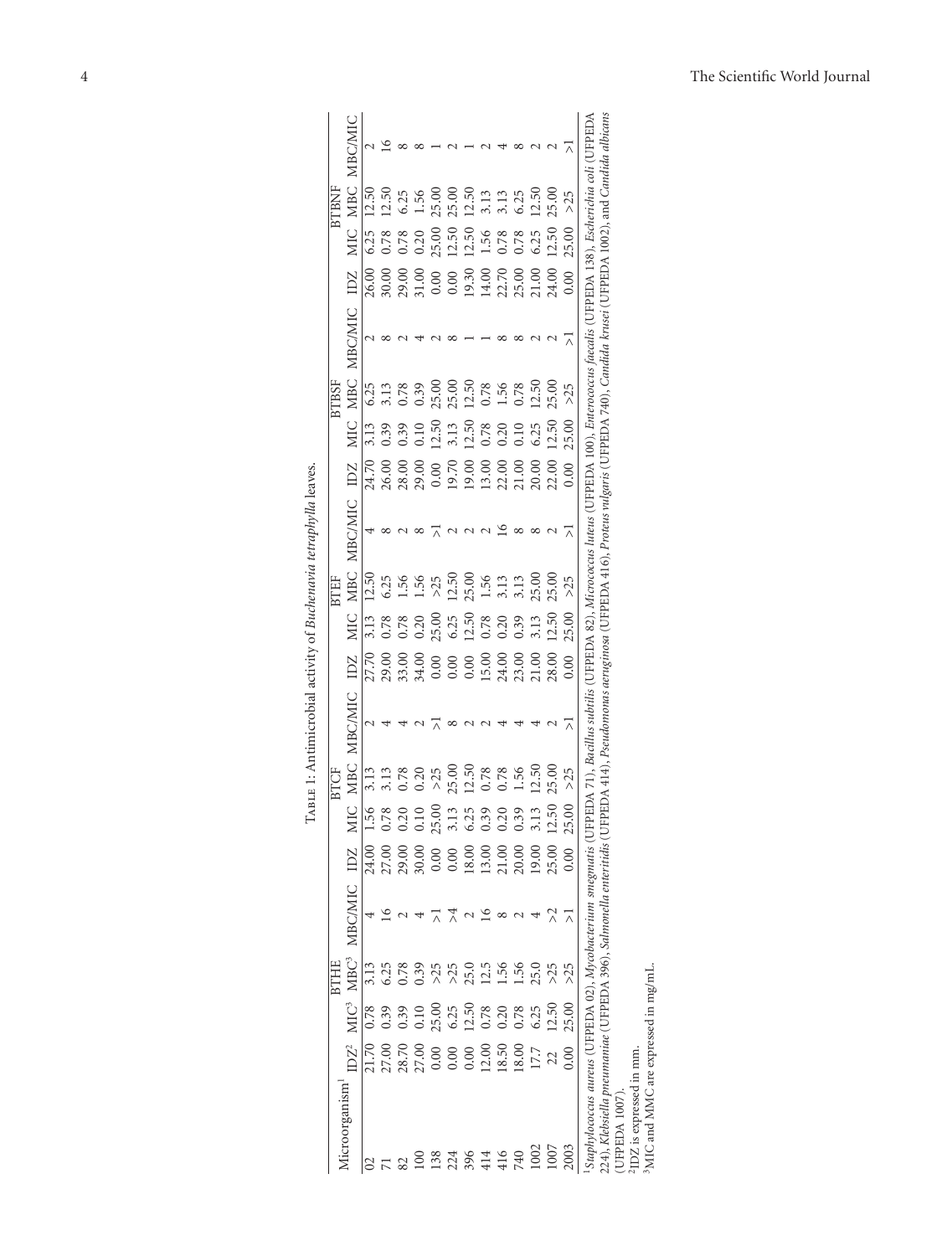in therapeutic use. To the best of our knowledge this is the first paper about antimicrobial activity of *B. tetraphylla*. The isolation and chemical characterization of these extracts are being performed by our group and represent a sustainable possibility to the utilization of the natural resources from Caatinga.

#### **Conflict of Interests**

The authors declare that there is no conflict of interests.

#### **Acknowledgments**

The authors express their gratitude to the Conselho Nacional de Desenvolvimento Científico e Tecnológico (CNPq), to the Coordenação de Aperfeiçoamento de Pessoal de Nível Superior (CAPES), and to the Fundação de Amparo à Ciência e Tecnologia do Estado de Pernambuco (FACEPE) for research Grants. Scott V. Heald, North American teacher at CIEC, bilingual school, is acknowledged for the review of English.

#### <span id="page-4-0"></span>**References**

- <span id="page-4-1"></span>[1] M. I. G. Silva, C. T. V. de Melo, L. F. Vasconcelos, A. M. R. de Carvalho, and F. C. F. Sousa, "Bioactivity and potential therapeutic benefits of some medicinal plants from the Caatinga (semi-arid) vegetation of Northeast Brazil: a review of the literature," *Revista Brasileira de Farmacognosia*, vol. 22, pp. 193–207, 2012.
- <span id="page-4-2"></span>[2] U. P. de Albuquerque, P. M. de Medeiros, A. L. S. de Almeida et al., "Medicinal plants of the caatinga (semi-arid) vegetation of NE Brazil: a quantitative approach," *Journal of Ethnopharmacology*, vol. 114, no. 3, pp. 325–354, 2007.
- <span id="page-4-3"></span>[3] U. P. De Albuquerque and L. D. H. C. Andrade, "Uso de recursos vegetais da caatinga: o caso do agreste do Estado de Pernambuco (Nordeste do Brasil)," *Interciencia*, vol. 27, no. 7, pp. 336–346, 2002.
- <span id="page-4-4"></span>[4] M. F. Agra, P. F. França, and J. M. Barbosa-Filho, "Synopsis of the plants known as medicinal and poisonous in Northeast of Brazil," *Revista Brasileira de Farmacognosia*, vol. 17, pp. 114– 140, 2007.
- <span id="page-4-5"></span>[5] C. F. C. B. R. Almeida, D. L. V. Cabral, C. C. B. R. Almeida, E. L. C. Amorim, J. M. Araújo, and U. P. Albuquerque, "Comparative study of the antimicrobial activity of native and exotic plants from the Caatinga and Atlantic Forest selected through an ethnobotanical survey," *Pharmaceutical Biology*, vol. 50, pp. 201–220, 2012.
- [6] L. C. N. Da Silva, C. A. Da Silva, R. M. De Souza, A. J. Macedo, M. V. Da Silva, and M. T. S. Correia, "Comparative analysis of the antioxidant and DNA protection capacities of *Anadenanthera colubrina*, *Libidibia ferrea* and *Pityrocarpa moniliformis* fruits," *Food and Chemical Toxicology*, vol. 49, no. 9, pp. 2222–2228, 2011.
- [7] D. S. Trentin, R. B. Giordani, K. R. Zimmer et al., "Potential of medicinal plants from the Brazilian semi-arid region (Caatinga) against *Staphylococcus epidermidis* planktonic and biofilm lifestyles," *Journal of Ethnopharmacology*, vol. 137, pp. 327–335, 2011.
- [8] L. C. N. Silva, J. M. Sandes, M. M. Paiva et al., "Anti-*Staphylococcus aureus* action of three Caatinga fruits evaluated by electron microscopy," *Natural Product Research*. In press.
- <span id="page-4-6"></span>[9] A. P. Frasson, O. dos Santos, M. Duarte et al., "First report of anti-*Trichomonas vaginalis* activity of the medicinal plant *Polygala decumbens* from the Brazilian semi-arid region, Caatinga," *Parasitology Research*, vol. 110, pp. 2581–2587, 2012.
- <span id="page-4-7"></span>[10] M. F. Agra, G. S. Baracho, K. N. Silva, I. J. L. D. Basílio, and V. P. M. Coelho, "Medicinal and poisonous diversity of the flora of "Cariri Paraibano", Brazil," *Journal of Ethnopharmacology*, vol. 111, pp. 383–395, 2007.
- <span id="page-4-8"></span>[11] P. L. Weaver, "*Buchenavia tetraphylla* (Vahl.) Eichler: Granadillo," Tech. Rep. SO-ITF-SM-43, Department of Agriculture, Southern Forest Experiment Station, New Orleans, 1991.
- <span id="page-4-9"></span>[12] M. D. F. Agra, K. N. Silva, I. J. L. D. Basílio, P. F. De Freitas, and J. M. Barbosa-Filho, "Survey of medicinal plants used in the region Northeast of Brazil," *Brazilian Journal of Pharmacognosy*, vol. 18, no. 3, pp. 472–508, 2008.
- <span id="page-4-10"></span>[13] J. A. Beutler, J. H. Cardellina, J. B. McMahon, M. R. Boyd, and G. M. Cragg, "Anti-HIV and cytotoxic alkaloids from *Buchenavia Capitata*," *Journal of Natural Products*, vol. 55, no. 2, pp. 207–213, 1992.
- <span id="page-4-11"></span>[14] C. K. Kokate, *Practical Pharmacognosy*, Vallabh Prakashan, New Delhi, India, 1994.
- <span id="page-4-12"></span>[15] J. B. Harborne, *Phytochemical Methods*, Chapman & Hall, London, UK, 1998.
- <span id="page-4-13"></span>[16] A. W. Bauer, W. M. Kirby, J. C. Sherris, and M. Turck, "Antibiotic susceptibility testing by a standardized single disk method," *American Journal of Clinical Pathology*, vol. 45, no. 4, pp. 493–496, 1966.
- <span id="page-4-14"></span>[17] Clinical and Laboratory Standards Institute, *Performance Standards for Antimicrobial Susceptibility Testing*, M100-S21, Clinical and Laboratory Standards Institute, Wayne, Pa, USA, 21st edition, 2011.
- <span id="page-4-15"></span>[18] S. M. Hassan, A. U. Haq, J. A. Byrd, M. A. Berhow, A. L. Cartwright, and C. A. Bailey, "Haemolytic and antimicrobial activities of saponin-rich extracts from guar meal," *Food Chemistry*, vol. 119, no. 2, pp. 600–605, 2010.
- <span id="page-4-16"></span>[19] D. Gatsing, J. A. Mbah, I. H. Garba, P. Tane, P. Djemgou, and B. F. Nji-Nkah, "An antisalmonellal agent from the leaves of *Glossocalyx brevipes* Benth (Monimiaceae)," *Pakistan Journal of Biological Sciences*, vol. 9, no. 1, pp. 84–87, 2006.
- <span id="page-4-17"></span>[20] J. A. Manthey, N. Guthrie, and K. Grohmann, "Biological properties of citrus flavonoids pertaining to cancer and inflammation," *Current Medicinal Chemistry*, vol. 8, no. 2, pp. 135–153, 2001.
- <span id="page-4-18"></span>[21] S. Süzgeç-Selçuka and A. S. Birteksözb, "Flavonoids of *Helichrysum chasmolycicum* and its antioxidant and antimicrobial activities," *South African Journal of Botany*, vol. 77, pp. 170– 174, 2011.
- <span id="page-4-19"></span>[22] H. Liu, Y. Mou, J. Zhao et al., "Flavonoids from *Halostachys caspica* and their antimicrobial and antioxidant activities," *Molecules*, vol. 15, no. 11, pp. 7933–7945, 2010.
- <span id="page-4-20"></span>[23] T. P. T. Cushnie and A. J. Lamb, "Antimicrobial activity of flavonoids," *International Journal of Antimicrobial Agents*, vol. 26, pp. 343–356, 2005.
- <span id="page-4-21"></span>[24] M. A. S. Marles, H. Ray, and M. Y. Gruber, "New perspectives on proanthocyanidin biochemistry and molecular regulation," *Phytochemistry*, vol. 64, no. 2, pp. 367–383, 2003.
- <span id="page-4-22"></span>[25] S. C. Trapp and R. B. Croteau, "Genomic organization of plant terpene synthases and molecular evolutionary implications," *Genetics*, vol. 158, no. 2, pp. 811–832, 2001.